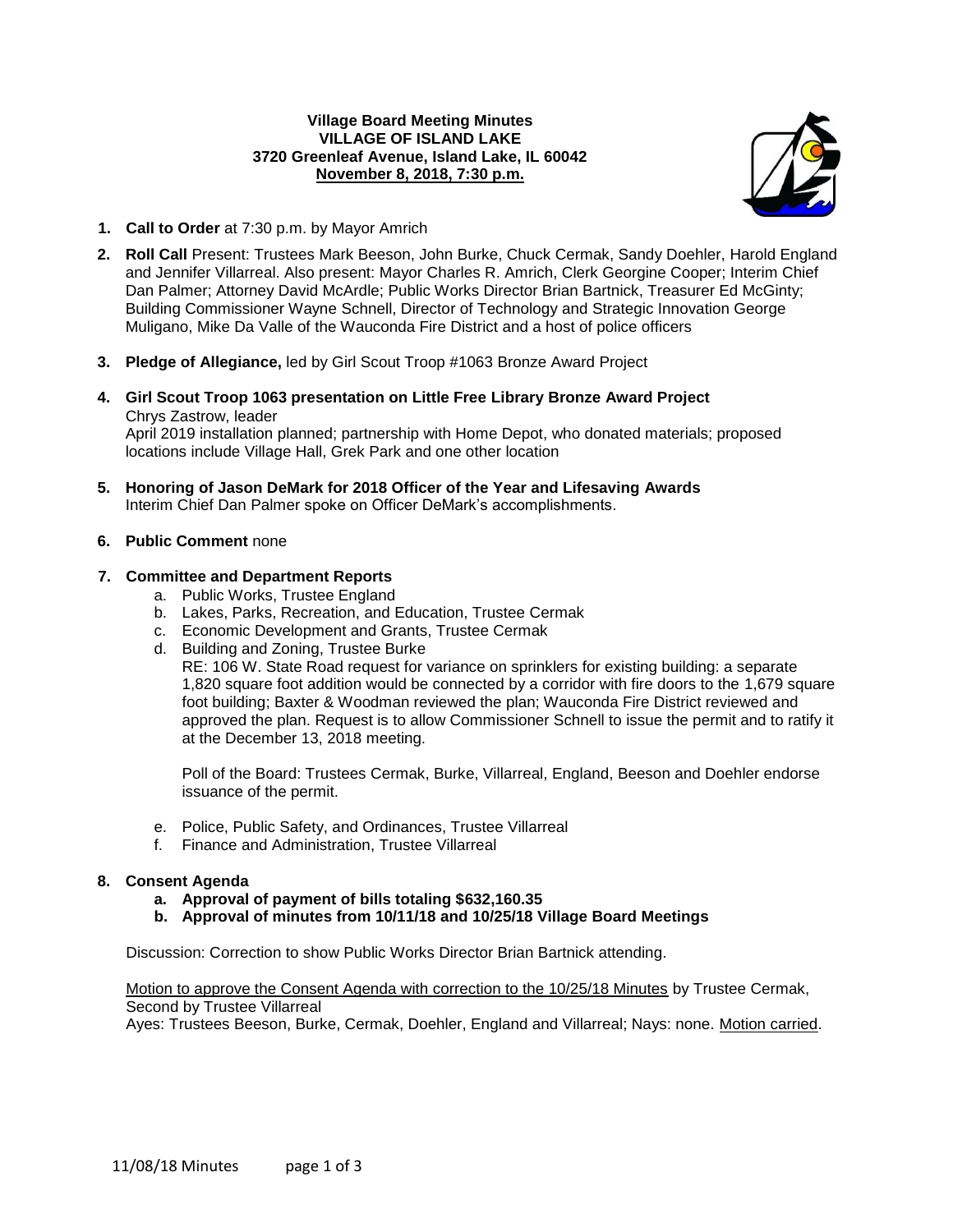## **OLD BUSINESS**

**9. Motion to adopt the 2018** *Village of Island Lake Personnel Rules and Regulations Manual* Discussion: Villarreal thanked all of those who contributed to the revision.

Changes: Village President to Mayor; might to must in section on personnel file inclusions; question arose about whether the anti-harassment was too loose and caused the process to begin too soon; Trustee Beeson: Want to make sure the harassment part is not too over-reaching. Trustee Burke: There is a lot of reporting at what point investigation is initiated; Response: Begins with supervisor; Attorney McArdle: Rights are getting codified and they need to be incorporated by local governments. He can bring in Kelly Cahill to explain further. Trustee Doehler: Question on Holiday section, wanted make sure that all people would not taking floating holidays on same day; praised provision for donating sick time; section on campaigning should include prohibition on any elective office—not just Village of Island Lake.

Motion to Motion to table the adoption of the 2018 *Village of Island Lake Personnel Rules and Regulations Manual* until the December 13, 2018 meeting by Trustee Villarreal, Second by Trustee Beeson

Ayes: Trustees Beeson, Burke, Cermak, Doehler, England and Villarreal; Nays: none. Motion carried.

## **NEW BUSINESS**

**10. Discussion of Nixle Text Alert System Discussion,** Karen Luebbers and George Muligano Karen: We discussed in the office how we can reach our residents with communications and we researched various systems; many were expensive—for example, up to \$50,000 per year. George: Nixle—Wauconda uses Everbridge (same company)—is \$5,000 per year. Trustee Beeson: Who will receive them and can people opt out? Response: You can choose the ones you want to receive and opt out of any or all. Trustee Doehler: Like the idea; consider for next year's budget. Board members would like more information; Karen and George will do more research.

Mike Da Valle: 1/3 of the residents use it in Wauconda.

**11. Discussion of possible changes to Title 6-1-1,** Interim Chief Dan Palmer

Interim Chief Palmer: Noticed as soon as he came here the need for leadership on all shifts. There ought to be a sergeant in charge of each shift. Looking for permission to have the ordinance changed to allow an additional sergeant. Did some math since sending memorandum: pay for Officer in Charge was more than for sergeant; would save money. Remove Deputy Chief. Authorize 4 sergeants to have proper supervision for all shifts. The 4<sup>th</sup> would be assigned as needed. Attorney McArdle: Compare to Fire & Police Commission ranks to make sure they are in line. The ordinances take precedence over Fire & Police Commission regulations. Attorney McArdle will work with Chief Palmer.

**12. Motion accept the Canyon Contracting proposal for installation of a water main replacement on Porten Road in the amount of \$72,530.00**

Discussion: Public Works Director Brian Bartnick: This is for a water main that had 3 breaks in one day; it's ductile iron and not in good shape; lost half a million gallons of water in the last break.

Motion to waive the competitive bid process and accept the Canyon Contracting proposal for installation of a water main replacement on Porten Road in the amount of \$72,530.00 plus Engineering fees for Rooney Consultants in the amount of \$7,300.00 for a total of \$79,830.00 by Trustee Doehler, Second by Trustee Burke

Question by Trustee England: Is this legal to do in light of how it was stated on the agenda? Attorney response: Yes.

Ayes: Trustees Beeson, Burke, Cermak, Doehler, England and Villarreal; Nays: none. Motion carried.